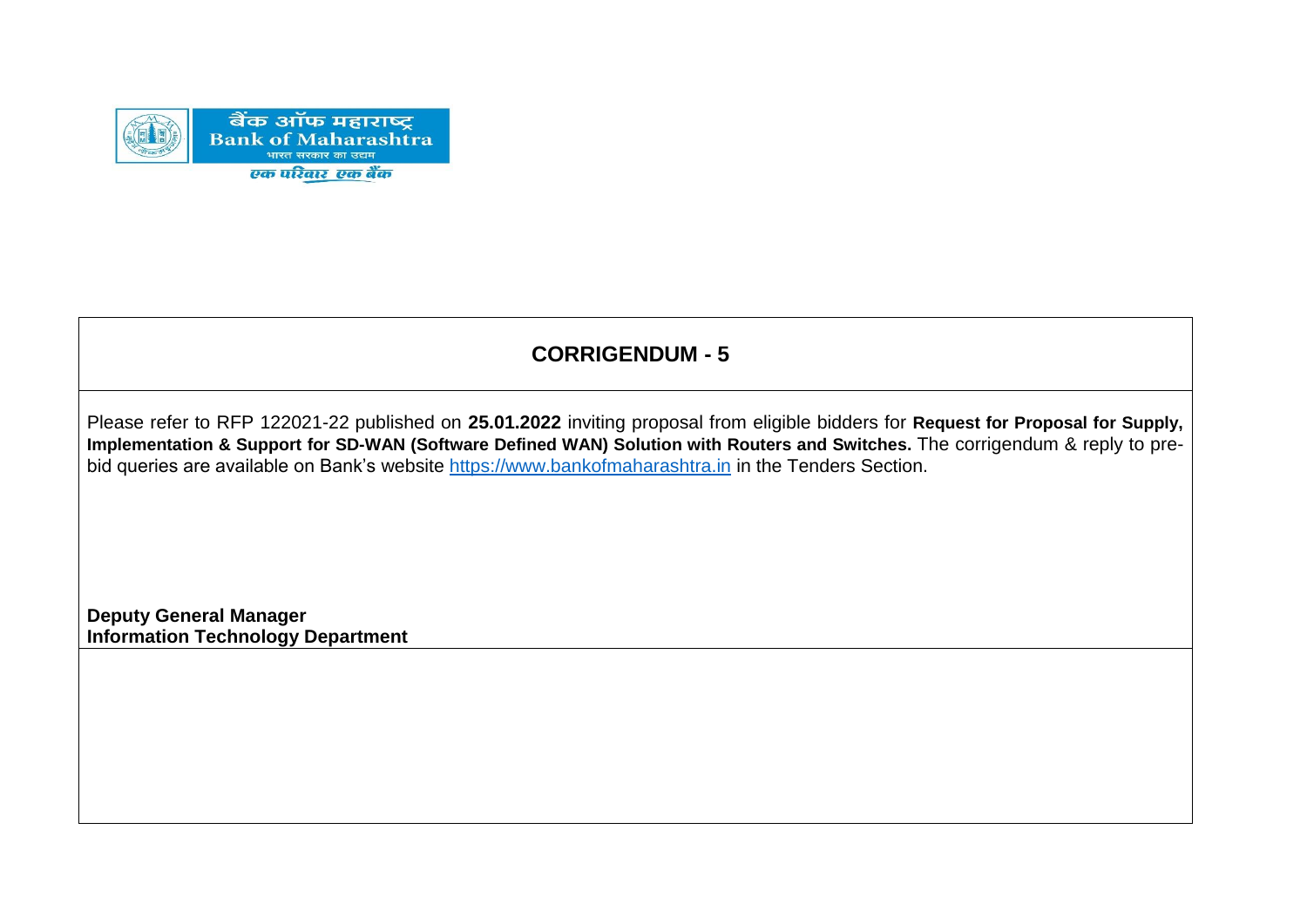

 **Date: 23.03.2022**

### **CORRIGENDUM - 5**

Please refer to RFP 122021-22 published on **25.01.2022** inviting bids for **Request for Proposal for Supply, Implementation & Support for SD-WAN (Software Defined WAN) Solution with Routers and Switches.**

Following correction be read in the tender document.

- 1. Change in timelines for Technical Bid Submission enclosed in **Annexure – I**.
- 2. Amendment in clauses in RFP. The amendments are enclosed as **Annexure-II**.

**(Shirish Salway) Deputy General Manager Information Technology Department**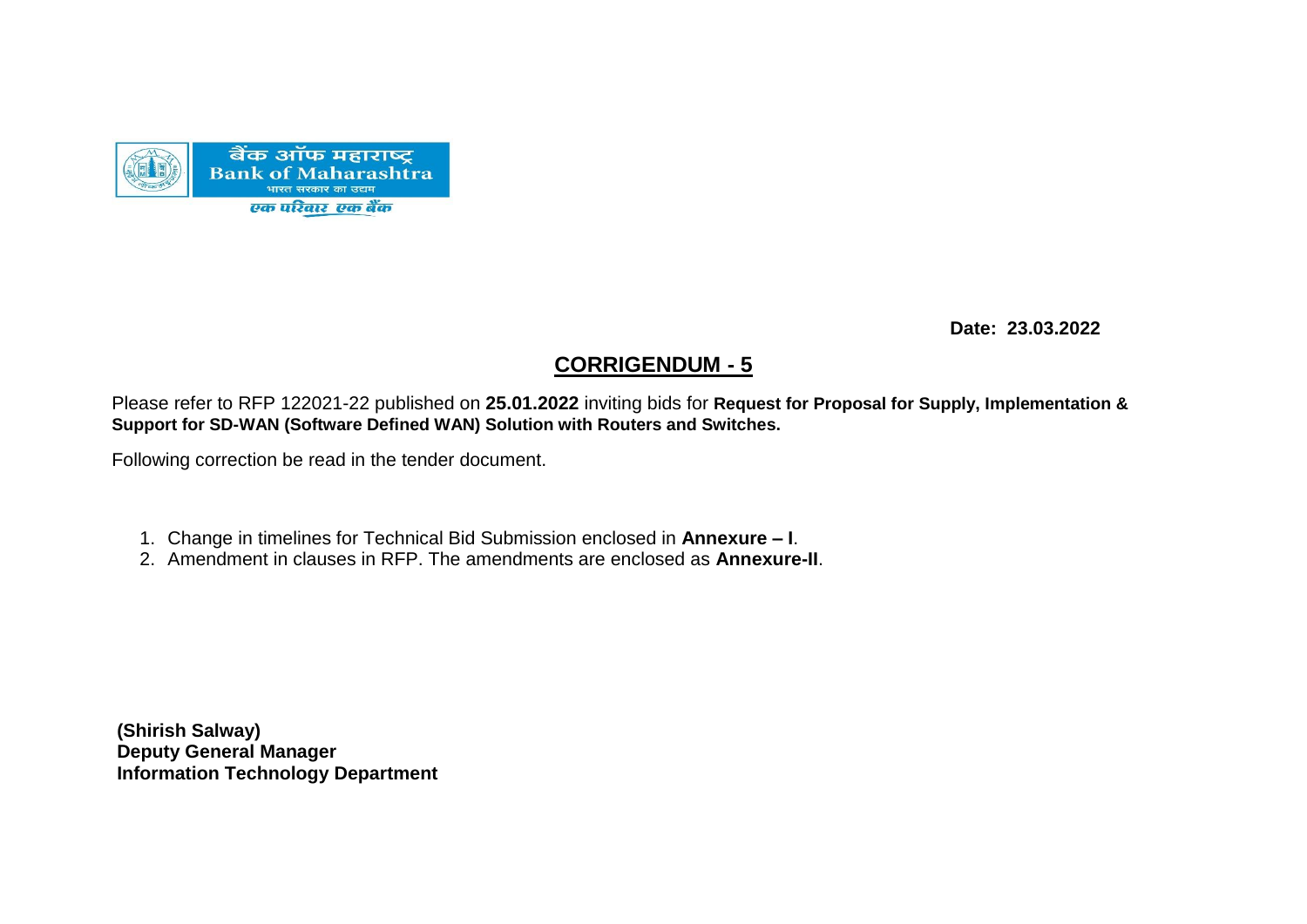

## **ANNEXURE-I RFP122021-22 (CORRIGEDUM - 5)**

#### **1. Page No. 09: Invitation to the Tender:**

 **Important Information regarding Bid Submission**

| <b>RFP Term/Clause no.</b><br><b>Invitation of the Tender</b> | As per previous<br><b>Timelines</b> | <b>Revised Timelines</b> |
|---------------------------------------------------------------|-------------------------------------|--------------------------|
| Queries to be mailed by                                       | 09.02.2022                          | Completed                |
| Pre Bid Meeting                                               | 14.02.2022 15:00 Hrs                | Completed                |
| Date of closure of tender<br>document                         | 25.03.2022 14:00 Hrs                | 29.03.2022 14:00 Hrs     |
| Last Date and Time for receipt<br>of tender offers            | 25.03.2022 14:00 Hrs                | 29.03.2022 14:00 Hrs     |
| Date of opening of<br>technical bids                          | 25.03.2022 16:00 Hrs                | 29.03.2022 16:00 Hrs     |